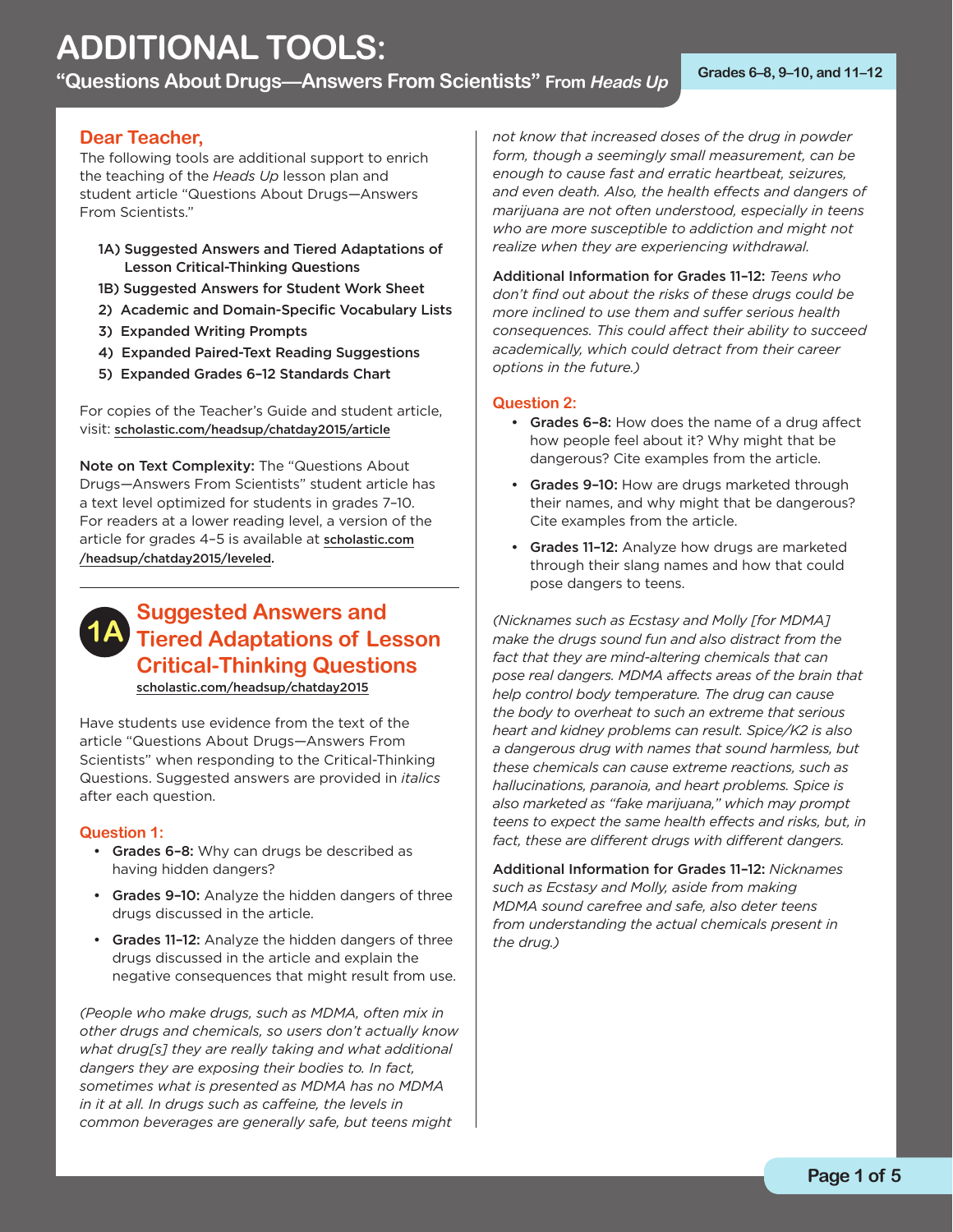## **Question 3:**

- Grades 6-8: Why is it important that information about drugs comes from a scientific and trustworthy source?
- Grades 9-10: Why is it crucial that information about drugs comes from a reliable source with scientific credentials?
- Grades 11-12: Articulate why it is vital that information about drugs comes from a reliable source with scientific credentials.

*(There are many inaccurate sources of information about drugs—trusting these sources can lead someone to make deadly choices. Teens who rely on the Internet and their friends for information rather than an accurate and trustworthy scientific source could be putting themselves in danger of repercussions, such as overdoses, addiction, and withdrawal. For example, if teens believe that marijuana is not addictive and they do not realize that teens are particularly susceptible to marijuana addiction, they may make choices they regret. Teens who educate themselves about the dangers of drugs that are passed around at parties can spare themselves scary health consequences, such as serious heart problems from MDMA. Scientific sources, such as NIDA, provide current and accurate information. Paying attention to this information can save your life.)* 

# **Suggested Answers for Student 1B Work Sheet**

## [scholastic.com/headsup/chatday2015/worksheet](http://scholastic.com/headsup/chatday2015/worksheet)

**Question A:** What does it mean to say that there is no single universal worst drug but, at the same time, any drug can be the "worst" for a particular individual?

*(A drug's effects depend on age, genetics, and life experiences. Depending on these factors, a drug can affect a particular individual differently, making him or her more or less susceptible to addiction and negative health effects. A particular drug that destroys someone's life was the "worst" for that person specifically—even though it wouldn't necessarily be the "worst" for someone else, so there is no single worst drug.)* 

 out which drug is the overall "worst"? Question B: Why can't comparing the dangers from using different drugs be reliable when trying to figure

*(Depending on how the word "worst" is defined, different drugs might be considered the "worst." For example, if you were to define the "worst" as the drug that has the highest level of addiction, it would be* 

*heroin, cigarettes, and cocaine. If you were to define it as the drug that leads to the most deaths, it would be tobacco. However, these statistics are from populations at large. For someone who died from caffeine powder, for example, it doesn't matter that tobacco kills more people overall. For each individual, the "worst" drug will vary based on that individual's genetics, age, and life experience. Another way of looking at it is that there is no single "overall worst" drug, but rather many drugs with different types of dangers.)* 

# **Academic and Domain- 2 Specific Vocabulary Lists**

[scholastic.com/headsup/chatday2015/article](http://scholastic.com/headsup/chatday2015/article)

The vocabulary words on the following page are drawn from the "Questions About Drugs—Answers From Scientists" student article and work sheet. This vocabulary can be previewed with students prior to reading or reinforced with students afterward. Encourage students to incorporate these words into their writing and discussion of the "Questions About Drugs—Answers From Scientists" article and work sheet.

Leveled definitions are provided for grades 6–8 and 9–12. Unless otherwise noted, all definitions below are sourced or adapted from:

- • Grades 6–8: *Wordsmyth Children's Dictionary, Scholastic Pocket Dictionary,* and *Merriam- Webster WordCentral for Kids*
- • Grades 9–12: *Merriam-Webster Collegiate Dictionary*

#### Suggested methods of learning and reinforcement:

Students can construct understanding by drawing the words' definitions; organizing concept maps that include word parts, synonyms, antonyms, and examples; composing memory aids that explain the words or use them in a meaningful context; and employing the words to create newspaper articles, stories, or poems.

**Tip:** The vocabulary sheet that follows can be folded in half and reproduced for distribution to students. The blank part of the paper can be used for students to record notes or questions.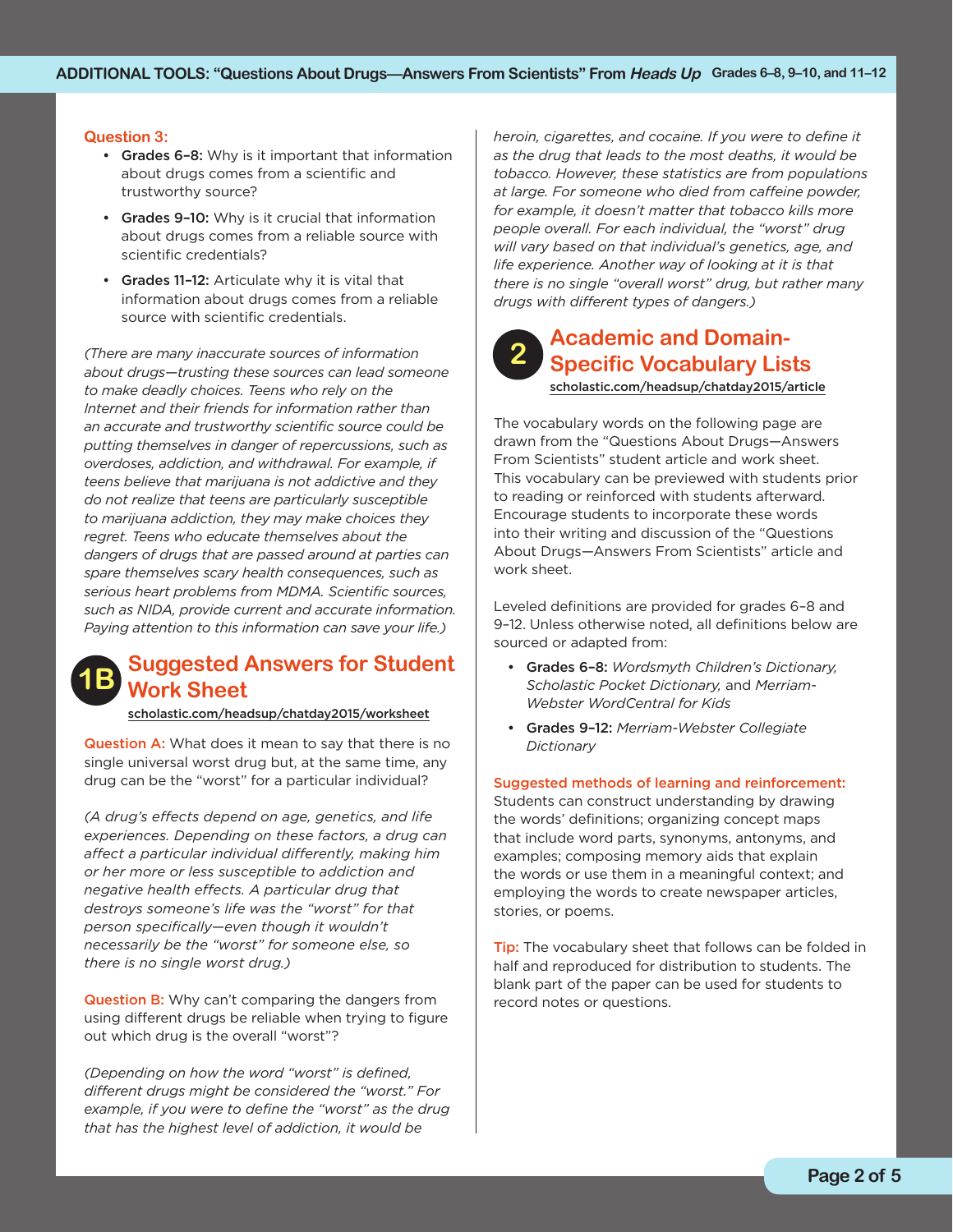## **Vocabulary From "Questions About Drugs—Answers From Scientists" Grades 6–8**

• addictive *(adjective)*: habit-forming, causing an irresistible need. People who suffer from drug addiction have trouble stopping their drug use even when they really want to and even after it causes terrible consequences to their health and other parts of their lives. This is because addiction is a disease that changes how the brain works.

• disorientation *(noun)*: loss of one's sense of direction; a feeling of being lost or confused

• erratic *(adjective)*: not following a regular pattern. *An erratic heartbeat does not follow a consistent rhythm.* 

• impair *(verb)*: to lessen the strength or ability of; damage

• overdose *(noun)*: a quantity of a drug so large that it can kill you or make you seriously ill

• psychotic *(adjective)*: having or relating to a serious mental illness that makes you act strangely or believe things that are not true

• receptors *(noun)*: a part of a cell that recognizes and joins to specific molecules causing a certain activity within the cell to begin. In the context of the brain, receptors can be activated by chemicals that occur naturally in the body or by the chemicals in medicine or drugs, causing someone to feel or act in a particular way.

• THC *(noun)*: the primary ingredient in marijuana. THC stands for delta-9-tetrahydrocannabinol. It is this chemical that changes how the brain works, distorting how the mind perceives the world. With regular use, THC can impact teens' ability to learn and even lower their IQs. It can also impair driving ability.

• universal *(adjective)*: something that is shared by everyone or everything

• withdrawal *(noun)*: the group of often painful physical and emotional symptoms that occur when use of an addicting drug is stopped

## **Vocabulary From "Questions About Drugs—Answers From Scientists" Grades 9–12**

• addictive *(adjective)*: habit-forming, causing an irresistible need. People who suffer from drug addiction have trouble stopping their drug use even when they really want to and even after it causes terrible consequences to their health and other parts of their lives. This is because addiction is a disease that changes how the brain works.

• disorientation *(noun)*: loss of one's sense of direction, position, or relationship with one's surroundings

• erratic *(adjective)*: characterized by lack of consistency, regularity, or uniformity. *Caffeine powder can cause a fast and erratic heartbeat.* 

• impair *(verb)*: to damage or make worse

• overdose *(noun)*: an excessive quantity or amount, usually of a drug or medicine, which can result in dangerous health consequences or death

 characterized by defective or lost contact with reality. It can include delusions (a belief that is not true), • psychotic *(adjective)*: having a serious mental illness hallucinations (an image, sound, or smell that seems real but does not exist), and disorganized speech and behavior.

• receptors *(noun)*: a molecule on the surface or inside of a cell that recognizes and joins to other specific molecules, causing a certain activity within the cell to begin. In the context of the brain, receptors can be activated by chemicals that occur naturally in the body or by the chemicals in medicine or drugs, causing someone to feel or act in a particular way.

• THC *(noun)*: the chief intoxicant in marijuana. THC stands for delta-9-tetrahydrocannabinol. It is this chemical that changes how the brain works, distorting how the mind perceives the world. With regular use, THC can impact teens' ability to learn and even lower their IQs. It can also impair driving ability.

• universal *(adjective)*: present or occurring everywhere; comprehensively broad

• withdrawal *(noun)*: the syndrome of often painful physical and psychological symptoms that follows no longer taking an addicting drug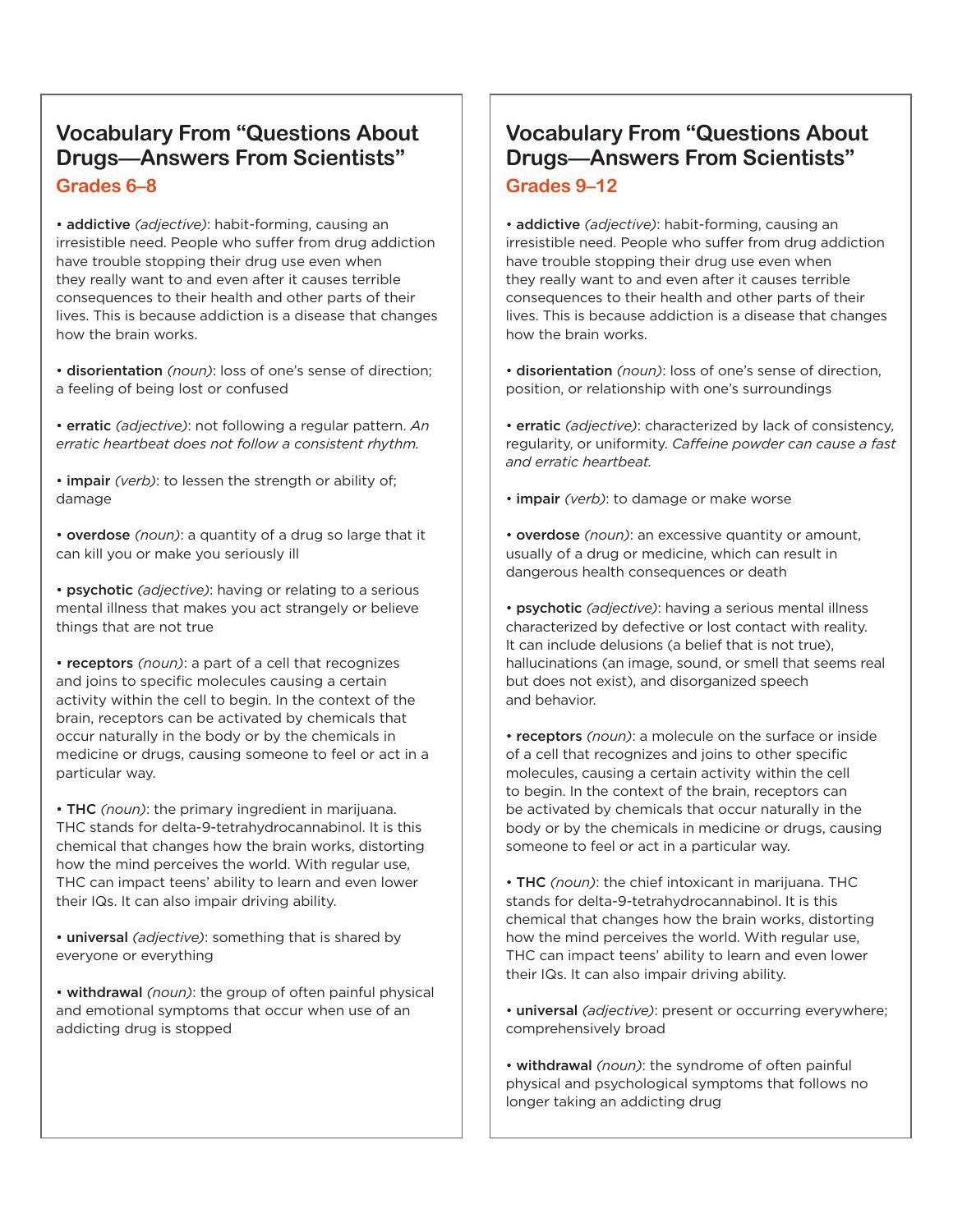## **Expanded Writing Prompts for "Questions About Drugs— 3 Answers From Scientists"**  [scholastic.com/headsup/chatday2015/article](http://scholastic.com/headsup/chatday2015/article)

To encourage and assess close reading of the student article "Questions About Drugs—Answers From Scientists," use the following writing prompts for quick

five-minute "freewrites" of a few sentences each. Instruct students to include evidence from the text in their responses.

## Writing Prompts for Grades 6–8:

- How would you convince a friend or loved one to stop using tobacco? In your response, synthesize information from two relevant Q&As in the text.
- • Why is it important that teens ask questions before making decisions about drugs?

## Writing Prompts for Grades 9–10:

- • What are the risks of marijuana for teens? Synthesize evidence from two relevant Q&As in the text and infer what real-life consequences might result.
- is not worth the risk. Cite evidence from the text. • Write a short, persuasive paragraph to convince a friend that using caffeine powder as a study aid

## Writing Prompts for Grades 11–12:

- What questions would you ask drug scientists if you had the opportunity? Research answers on [teens.drugabuse.gov/drug-facts](http://teens.drugabuse.gov/drug-facts) and include them in your response.
- • Using two specific drugs from the article, analyze how each drug's health effects could directly result in negative consequences to a person's future.

## **Expanded Paired-Text Reading Suggestions for "Questions About Drugs—Answers From Scientists" 4**

[scholastic.com/headsup/chatday2015/article](http://scholastic.com/headsup/chatday2015/article)

Deepen student learning of "Questions About Drugs—Answers From Scientists" with the following paired-text reading suggestions and prompts for writing and discussion.

Informational Text: "Real Teens Ask: How Can I Help?" [teens.drugabuse.gov/blog/post/real-teens-ask-how-can](http://teens.drugabuse.gov/blog/post/real-teens-ask-how-can-i-help) -i-help

## Grades 6–12:

- • Writing Prompt for Grades 6–8: Determine the authors' purposes in writing "Real Teens Ask: How Can I Help?" and "Questions About Drugs— Answers From Scientists." Why might the authors recommend a teen read both articles together?
- Writing Prompt for Grades 9-12: By synthesizing information from both "Real Teens Ask: How Can I Help?" and "Questions About Drugs—Answers From Scientists," develop a plan of action for how to help a friend struggling with drugs.

Informational Text: "Marijuana: Breaking Down the Buzz" [headsup.scholastic.com/teachers/lesson](http://headsup.scholastic.com/teachers/lesson-marijuana-breaking-down-the-buzz)  -marijuana-breaking-down-the-buzz

#### Grades 6–12:

- Writing Prompt for Grades 6-8: Using the articles "Marijuana: Breaking Down the Buzz" and "Questions About Drugs—Answers From Scientists," describe two common misconceptions that some teens have about marijuana. Then explain the facts.
- Writing Prompt for Grades 9-12: Using evidence from the articles "Marijuana: Breaking Down the Buzz" and "Questions About Drugs—Answers From Scientists," infer how people might view marijuana in the next 10 to 20 years.

Informational Text: "Have You Seen Molly?" [teens.drugabuse.gov/blog/post/have-you-seen-molly-even](http://teens.drugabuse.gov/blog/post/have-you-seen-molly-even-if-you-think-so-you-may-have-been-fooled) -if-you-think-so-you-may-have-been-fooled

#### Grades 6–12:

- Writing Prompt for Grades 6-8: Using evidence from the articles "Have You Seen Molly?" and "Questions About Drugs—Answers From Scientists," craft a persuasive argument convincing a friend not to try Molly.
- Writing Prompt for Grades 9-12: Based on the information about Molly and MDMA in both "Have You Seen Molly?" and "Questions About Drugs— Answers From Scientists," come up with a public service announcement (PSA) ad to replace the flyer discussed in "Have You Seen Molly?"